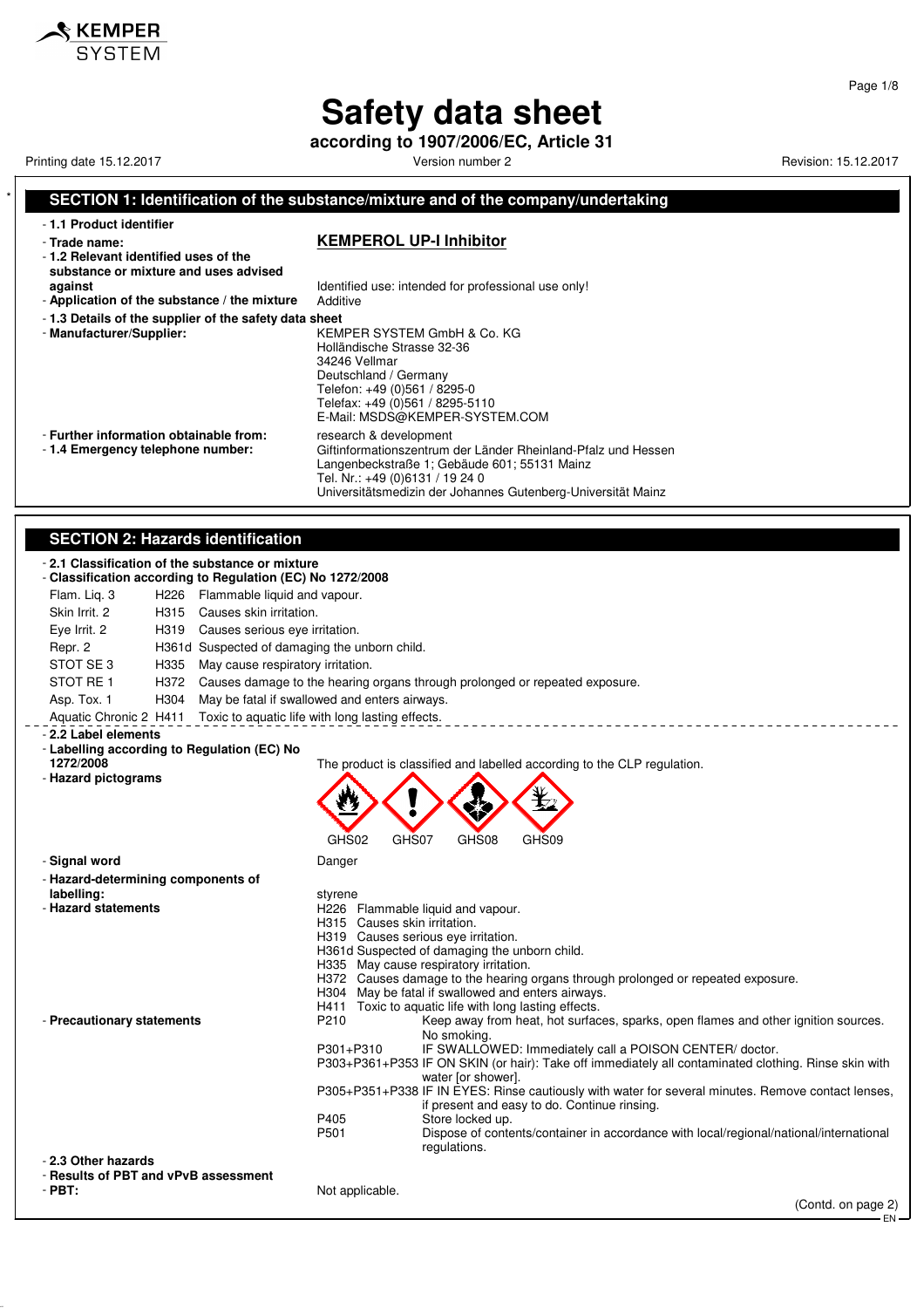

**according to 1907/2006/EC, Article 31**

 $\hat{\mathcal{S}}$  KEMPER

Printing date 15.12.2017 **Printing date 15.12.2017** Version number 2 **Revision: 15.12.2017** 

(Contd. of page 1)

Page 2/8

**Trade name: KEMPEROL UP-I Inhibitor**

- **vPvB:** Not applicable.

#### **SECTION 3: Composition/information on ingredients**

- **3.2 Chemical characterisation: Mixtures**

| <b>Description</b> |  |
|--------------------|--|
|                    |  |

Mixture: consisting of the following components.

| - Dangerous components:                                                                                          |                                                                                                                                                                                                                                          |           |
|------------------------------------------------------------------------------------------------------------------|------------------------------------------------------------------------------------------------------------------------------------------------------------------------------------------------------------------------------------------|-----------|
| CAS: 100-42-5<br>Reg.nr.: 01-2119457861-32                                                                       | styrene<br>EINECS: 202-851-5 [Flam. Liq. 3, H226; Repr. 2, H361d; STOT RE 1, H372; Asp. Tox. 1, H304; Acute Tox. 4, H332; Skin Irrit. 2, Index number: 601-026-00-0   H315; Eye Irrit. 2, H319; STOT SE 3, H335; Aquatic Chronic 3, H412 | 25-50%    |
| CAS: 128-37-0<br>EINECS: 204-881-4<br>Reg.nr.: 01-2119565113-46<br>01-2119555270-46<br>01-2119480433-40          | 2,6-di-tert-butyl-p-cresol<br>Aquatic Acute 1, H400; Aquatic Chronic 1, H410                                                                                                                                                             | 2.5-10%   |
| CAS: 101-02-0<br>EINECS: 202-908-4<br>Index number: 015-105-00-7 Eye Irrit. 2, H319<br>Reg.nr.: 01-2119511213-58 | triphenyl phosphite<br>Aquatic Acute 1, H400; Aquatic Chronic 1, H410; Acute Tox. 4, H302; Acute Tox. 4, H312; Skin Irrit. 2, H315;                                                                                                      | $< 0.5\%$ |
| - Additional information:                                                                                        | For the wording of the listed hazard phrases refer to section 16.                                                                                                                                                                        |           |

#### **SECTION 4: First aid measures**

- **4.1 Description of first aid measures** Immediately remove any clothing soiled by the product. Symptoms of poisoning may even occur after several hours; therefore medical observation for at least 48 hours after the accident. Do not leave affected persons unattended. Personal protection for the First Aider. Take affected persons out of danger area and lay down. - **After inhalation:** In case of unconsciousness place patient stably in side position for transportation. Seek medical treatment in case of complaints. Supply fresh air; consult doctor in case of complaints. - **After skin contact:** Immediately wash with water and soap and rinse thoroughly. Seek medical treatment in case of complaints. - **After eye contact: Rinse opened eye for several minutes under running water. If symptoms persist, consult a doctor.** Protect unharmed eye. - **After swallowing:** If symptoms persist consult doctor. - **4.2 Most important symptoms and effects,** No further relevant information available. - **4.3 Indication of any immediate medical attention and special treatment needed** No further relevant information available.

#### **SECTION 5: Firefighting measures**

| -5.1 Extinguishing media                                                                          | CO2, powder or water spray. Fight larger fires with water spray or alcohol resistant foam.           |
|---------------------------------------------------------------------------------------------------|------------------------------------------------------------------------------------------------------|
| - Suitable extinguishing agents:                                                                  | Use fire extinguishing methods suitable to surrounding conditions.                                   |
| - For safety reasons unsuitable extinguishing<br>agents:<br>-5.2 Special hazards arising from the | Water with full jet                                                                                  |
| substance or mixture<br>-5.3 Advice for firefighters                                              | Formation of toxic gases is possible during heating or in case of fire.                              |
| - Protective equipment:                                                                           | Do not inhale explosion gases or combustion gases.                                                   |
| - Additional information                                                                          | Dispose of fire debris and contaminated fire fighting water in accordance with official regulations. |

#### **SECTION 6: Accidental release measures**

- **6.1 Personal precautions, protective**

**equipment and emergency procedures** Wear protective equipment. Keep unprotected persons away. Ensure adequate ventilation Avoid contact with skin and eyes Keep away from ignition sources.

(Contd. on page 3) EN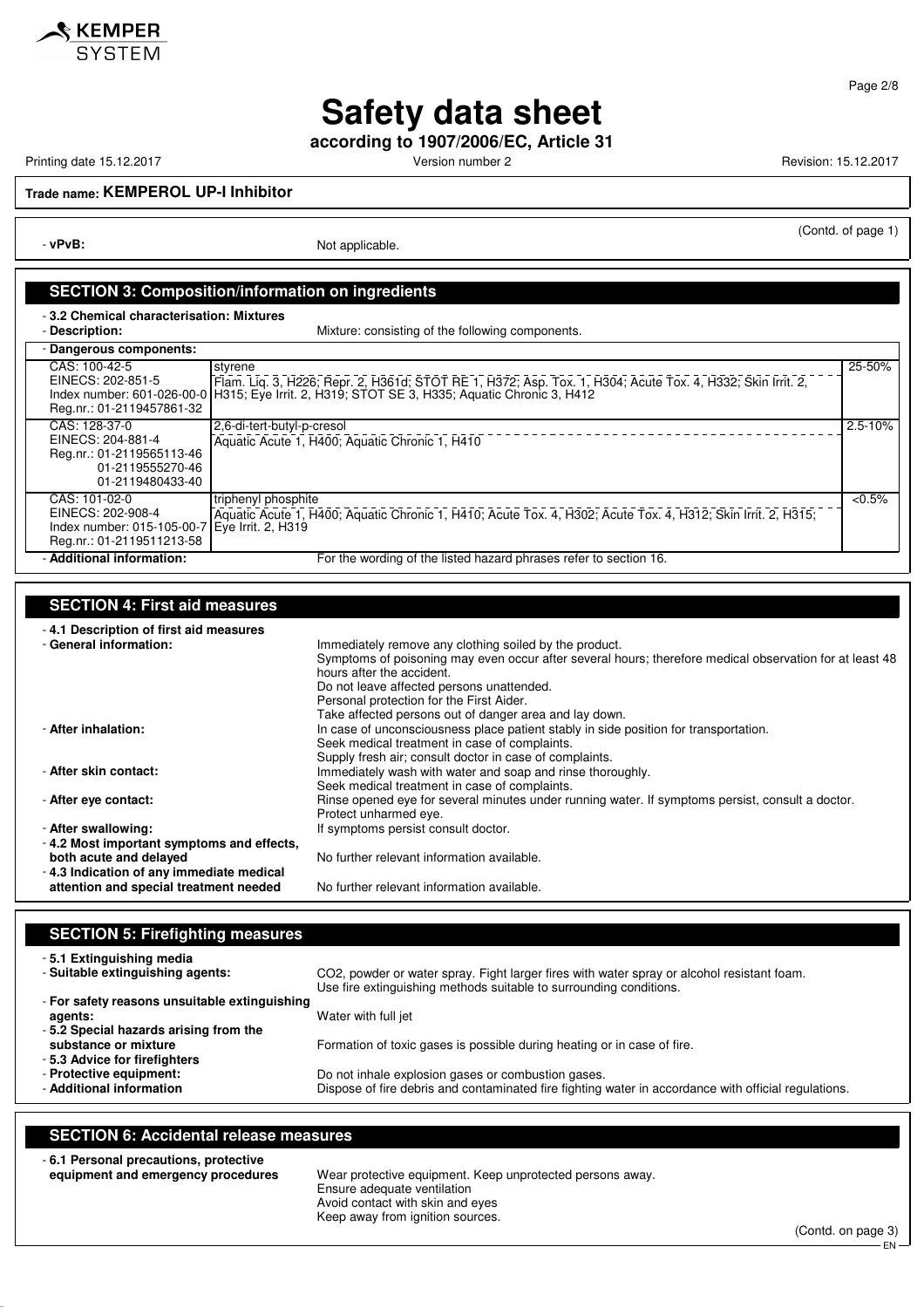

**according to 1907/2006/EC, Article 31**

Printing date 15.12.2017 **Printing date 15.12.2017** Version number 2 Revision: 15.12.2017

## **Trade name: KEMPEROL UP-I Inhibitor**

| -6.2 Environmental precautions:           | (Contd. of page 2)<br>Inform respective authorities in case of seepage into water course or sewage system.<br>Do not allow to enter sewers/ surface or ground water.                                                  |
|-------------------------------------------|-----------------------------------------------------------------------------------------------------------------------------------------------------------------------------------------------------------------------|
| -6.3 Methods and material for containment | Prevent from spreading (e.g. by damming-in or oil barriers).                                                                                                                                                          |
| and cleaning up:                          | Absorb with liquid-binding material (sand, diatomite, acid binders, universal binders, sawdust).<br>Dispose contaminated material as waste according to item 13.<br>Ensure adequate ventilation.                      |
| -6.4 Reference to other sections          | Do not flush with water or aqueous cleansing agents<br>See Section 7 for information on safe handling.<br>See Section 8 for information on personal protection equipment.<br>See Section 13 for disposal information. |

| <b>SECTION 7: Handling and storage</b>                            |                                                                                                                                                   |  |
|-------------------------------------------------------------------|---------------------------------------------------------------------------------------------------------------------------------------------------|--|
| -7.1 Precautions for safe handling                                | Store in cool, dry place in tightly closed receptacles.<br>Ensure good ventilation/exhaustion at the workplace.<br>Prevent formation of aerosols. |  |
| - Information about fire - and explosion                          |                                                                                                                                                   |  |
| protection:                                                       | Keep ignition sources away - Do not smoke.<br>Protect against electrostatic charges.                                                              |  |
| -7.2 Conditions for safe storage, including any incompatibilities |                                                                                                                                                   |  |
| - Storage:                                                        |                                                                                                                                                   |  |
| - Requirements to be met by storerooms and                        |                                                                                                                                                   |  |
| receptacles:                                                      | Store only in the original receptacle.                                                                                                            |  |
| - Information about storage in one common                         |                                                                                                                                                   |  |
| storage facility:                                                 | Store away from foodstuffs.                                                                                                                       |  |
| - Further information about storage                               |                                                                                                                                                   |  |
| conditions:                                                       | Store in dry conditions.                                                                                                                          |  |
|                                                                   | Protect from frost.                                                                                                                               |  |
|                                                                   | Recommended storage temperature: 10-30 °C                                                                                                         |  |
|                                                                   | Keep container tightly sealed.                                                                                                                    |  |
| - Storage class:                                                  |                                                                                                                                                   |  |
| -7.3 Specific end use(s)                                          | No further relevant information available.                                                                                                        |  |

| <b>SECTION 8: Exposure controls/personal protection</b>                                                                                                                                                                                                                                                                                                                                                |                                                                                            |  |  |
|--------------------------------------------------------------------------------------------------------------------------------------------------------------------------------------------------------------------------------------------------------------------------------------------------------------------------------------------------------------------------------------------------------|--------------------------------------------------------------------------------------------|--|--|
| - Additional information about design of<br>technical facilities:                                                                                                                                                                                                                                                                                                                                      | No further data: see item 7.                                                               |  |  |
| -8.1 Control parameters                                                                                                                                                                                                                                                                                                                                                                                |                                                                                            |  |  |
|                                                                                                                                                                                                                                                                                                                                                                                                        | - Ingredients with limit values that require monitoring at the workplace:                  |  |  |
| 100-42-5 styrene                                                                                                                                                                                                                                                                                                                                                                                       |                                                                                            |  |  |
| WEL Short-term value: 1080 mg/m <sup>3</sup> , 250 ppm<br>Long-term value: $430 \text{ mg/m}^3$ , 100 ppm                                                                                                                                                                                                                                                                                              |                                                                                            |  |  |
| 128-37-0 2,6-di-tert-butyl-p-cresol                                                                                                                                                                                                                                                                                                                                                                    |                                                                                            |  |  |
| WEL Long-term value: $10 \text{ mg/m}^3$                                                                                                                                                                                                                                                                                                                                                               |                                                                                            |  |  |
| - Additional information:                                                                                                                                                                                                                                                                                                                                                                              | The lists valid during the making were used as basis.                                      |  |  |
| - 8.2 Exposure controls<br>- Personal protective equipment:<br>- General protective and hygienic measures:<br>The usual precautionary measures are to be adhered to when handling chemicals.<br>Keep away from foodstuffs, beverages and feed.<br>Immediately remove all soiled and contaminated clothing<br>Wash hands before breaks and at the end of work.<br>Avoid contact with the eyes and skin. |                                                                                            |  |  |
| When used properly and under normal conditions, breathing protection is not required.<br>- Respiratory protection:<br>Use suitable respiratory protective device in case of insufficient ventilation.<br>Filter A/P2<br>Respiratory protection - Gas filters and combination filters according to EN 141                                                                                               |                                                                                            |  |  |
| - Protection of hands:                                                                                                                                                                                                                                                                                                                                                                                 | Protective gloves<br>Check protective gloves prior to each use for their proper condition. |  |  |
|                                                                                                                                                                                                                                                                                                                                                                                                        | Only use chemical-protective gloves with CE-labelling of category III.                     |  |  |

Page 3/8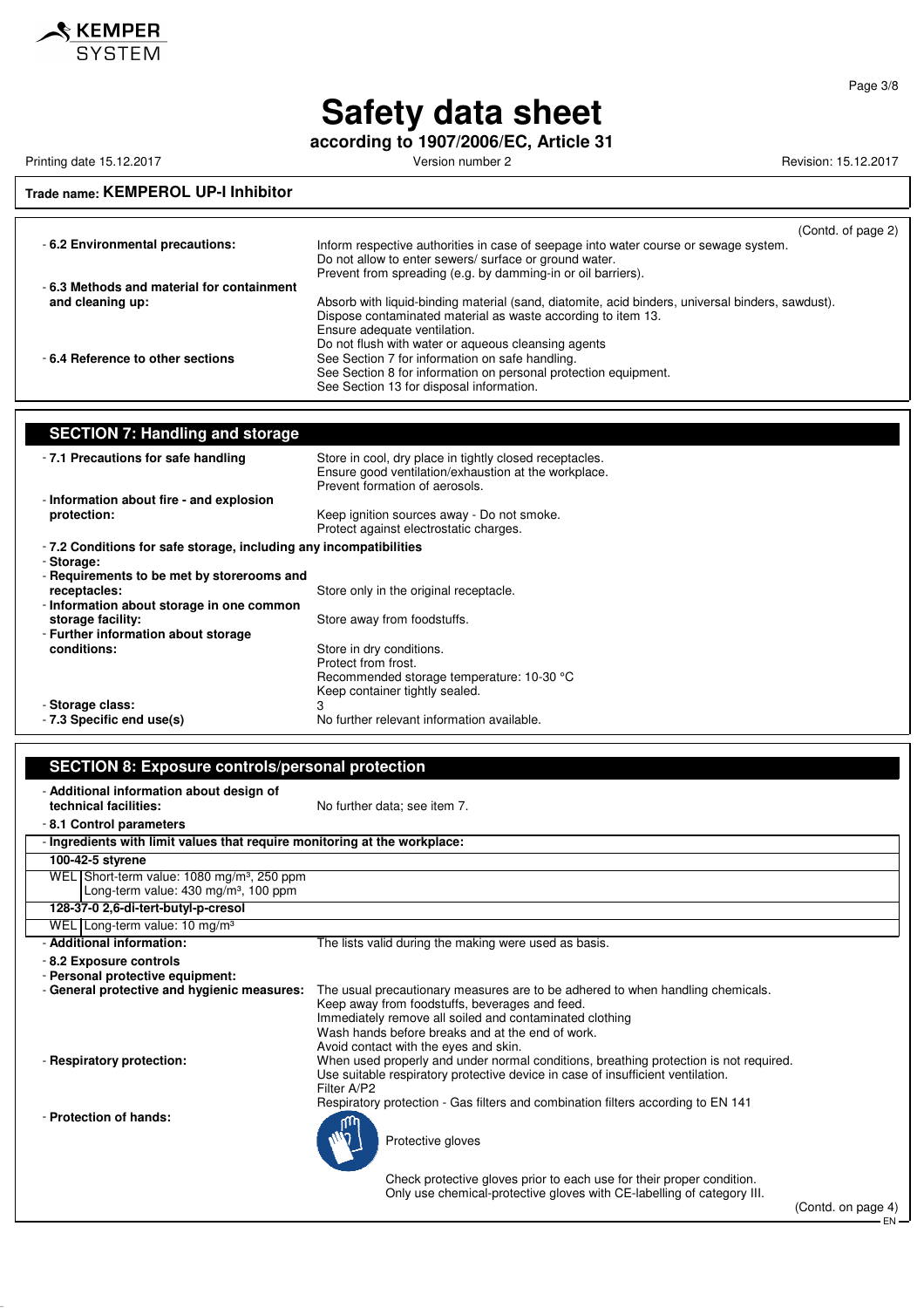

**according to 1907/2006/EC, Article 31**

Printing date 15.12.2017 **Version number 2** Version number 2 Revision: 15.12.2017

## **Trade name: KEMPEROL UP-I Inhibitor**

|                                                             | (Contd. of page 3)                                                                                                                                               |
|-------------------------------------------------------------|------------------------------------------------------------------------------------------------------------------------------------------------------------------|
|                                                             | The glove material has to be impermeable and resistant to the product/ the substance/ the<br>preparation.                                                        |
|                                                             | Selection of the glove material on consideration of the penetration times, rates of diffusion                                                                    |
|                                                             | and the degradation                                                                                                                                              |
| - Material of gloves                                        | After use of gloves apply skin-cleaning agents and skin cosmetics.<br>Recommended materials:                                                                     |
|                                                             | Butyl rubber, BR                                                                                                                                                 |
|                                                             | Recommended thickness of the material: $\geq 0.5$ mm                                                                                                             |
|                                                             | The selection of the suitable gloves does not only depend on the material, but also on further marks of<br>quality and varies from manufacturer to manufacturer. |
| - Penetration time of glove material                        | The determined penetration times according to EN 374 part III are not performed under practical                                                                  |
|                                                             | conditions. Therefore a maximum wearing time, which corresponds to 50% of the penetration time, is                                                               |
| - As protection from splashes gloves made of                | recommended.                                                                                                                                                     |
| the following materials are suitable:                       | Nitrile rubber, NBR                                                                                                                                              |
|                                                             | Recommended thickness of the material: $\geq 0.1$ mm                                                                                                             |
| - Eye protection:                                           | Penetration time (min.): <10                                                                                                                                     |
|                                                             |                                                                                                                                                                  |
|                                                             | Tightly sealed goggles                                                                                                                                           |
|                                                             |                                                                                                                                                                  |
| - Body protection:                                          | Protective goggles and facial protection - Classification according to EN 166<br>Protective work clothing                                                        |
|                                                             | Impervious protective clothing                                                                                                                                   |
|                                                             |                                                                                                                                                                  |
| <b>SECTION 9: Physical and chemical properties</b>          |                                                                                                                                                                  |
|                                                             |                                                                                                                                                                  |
| - 9.1 Information on basic physical and chemical properties |                                                                                                                                                                  |
| - General Information<br>- Appearance:                      |                                                                                                                                                                  |
| Form:                                                       | Fluid                                                                                                                                                            |
| Colour:                                                     | According to product specification                                                                                                                               |
| - Odour:<br>- Odour threshold:                              | Characteristic<br>Not determined.                                                                                                                                |
| - pH-value:                                                 | Not determined.                                                                                                                                                  |
| - Change in condition                                       |                                                                                                                                                                  |
| Melting point/freezing point:                               | Undetermined.                                                                                                                                                    |
| Initial boiling point and boiling range:                    | Undetermined.                                                                                                                                                    |
| - Flash point:                                              | 32 °C                                                                                                                                                            |
| - Flammability (solid, gas):                                | Not applicable.                                                                                                                                                  |
| - Decomposition temperature:                                | Not determined.                                                                                                                                                  |
| - Auto-ignition temperature:                                | Product is not selfigniting.                                                                                                                                     |
| - Explosive properties:                                     | Product is not explosive. However, formation of explosive air/vapour mixtures are possible.                                                                      |
| - Explosion limits:                                         |                                                                                                                                                                  |
| Lower:                                                      | Not determined.                                                                                                                                                  |
| Upper:                                                      | Not determined.                                                                                                                                                  |
| - Density at 20 °C:                                         | 1.04 $q/cm^{3}$                                                                                                                                                  |
| - Relative density<br>- Vapour density                      | Not determined.<br>Not determined.                                                                                                                               |
| - Evaporation rate                                          | Not determined.                                                                                                                                                  |
| - Solubility in / Miscibility with                          |                                                                                                                                                                  |
| water:                                                      | Not miscible or difficult to mix.                                                                                                                                |
| - Partition coefficient: n-octanol/water:                   | Not determined.                                                                                                                                                  |
| - Viscosity:                                                |                                                                                                                                                                  |
| Dynamic:                                                    | Not determined.                                                                                                                                                  |
| Kinematic:                                                  | Not determined.                                                                                                                                                  |
| - Solvent content:                                          |                                                                                                                                                                  |
| VOC (EC)                                                    | 36.80 %                                                                                                                                                          |
|                                                             | (Contd. on page 5)<br>EN-                                                                                                                                        |
|                                                             |                                                                                                                                                                  |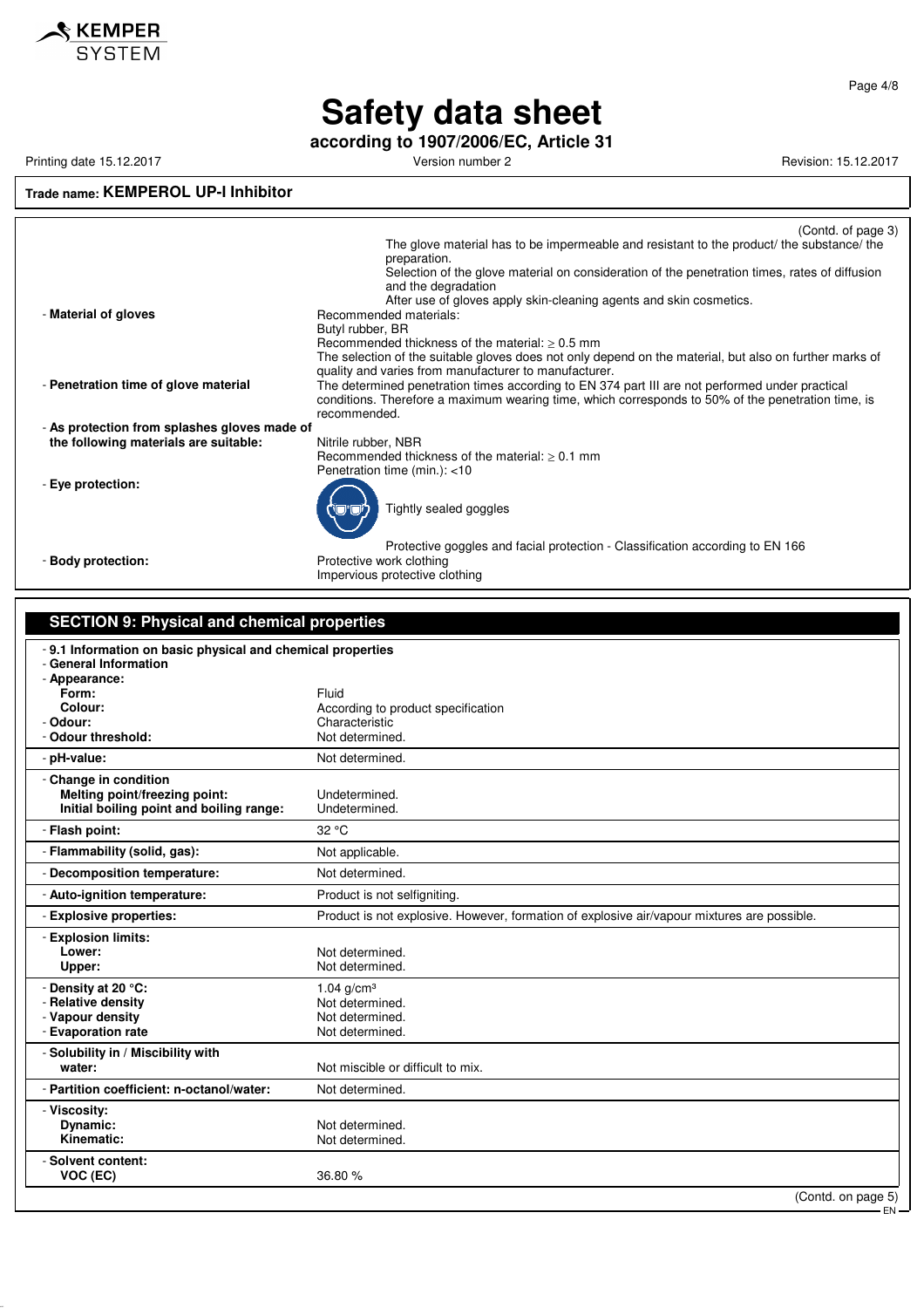

**according to 1907/2006/EC, Article 31**

KEMPER

Printing date 15.12.2017 **Printing date 15.12.2017** Version number 2 **Revision: 15.12.2017** 

(Contd. of page 4)

EN

Page 5/8

**Trade name: KEMPEROL UP-I Inhibitor**

**SECTION 10: Stability and reactivity**

- **9.2 Other information** No further relevant information available.

#### - **10.1 Reactivity 10.1 Reactivity 10.1 Reactivity** - **10.2 Chemical stability** - **Thermal decomposition / conditions to be avoided:** No decomposition if used according to specifications.<br>**10.3 Possibility of hazardous reactions** No dangerous reactions known. - **10.3 Possibility of hazardous reactions** - **10.4 Conditions to avoid**<br>**- 10.5 Incompatible materials:** No further relevant information available. - **10.5 Incompatible materials:** No further relevant information available. No dangerous decomposition products known. **SECTION 11: Toxicological information** - **11.1 Information on toxicological effects** Based on available data, the classification criteria are not met. - **LD/LC50 values relevant for classification: 100-42-5 styrene** Oral LD50 5,000 mg/kg (rat) NOAEL 2,000 mg/kg (rat) (female) 1,000 mg/kg (rat) (male) Dermal LD50 >2,000 mg/kg (rat) (OECD 402) Inhalative NOAEC  $\vert$  0.21 mg/l (rat) (steam, female. 104 weeks) LOAEC 500 ppm (rat) (steam, male, 6 Hours) LC50/4 h 11.8 mg/l (rat) **128-37-0 2,6-di-tert-butyl-p-cresol** Oral LD50 >5,000 mg/kg (rat) NOAEL 25 mg/kg (rat) (28 days; 7days per Week) NOAEL 100 mg/kg (rat) (male rat) 500 mg/kg (rat) (female rat) Dermal LD50 >5,000 mg/kg (rabbit) **101-02-0 triphenyl phosphite** Oral LD50 1,590 mg/kg (rat) Dermal LD50 >2,000 mg/kg (rab) 1,180 mg/kg (rat)

LC50 >6.7 mg/l (rat) (1h) - **Primary irritant effect:** - **Skin corrosion/irritation** Causes skin irritation. - Serious eye damage/irritation - **Respiratory or skin sensitisation** Based on available data, the classification criteria are not met. - **CMR effects (carcinogenity, mutagenicity and toxicity for reproduction)** Repr. 2 - **Germ cell mutagenicity** Based on available data, the classification criteria are not met.<br>- **Carcinogenicity** example at a passed on available data, the classification criteria are not met. - **Carcinogenicity**<br> **- Reproductive toxicity**<br>
Based on available data, the classification criteria are not met.<br>
Suspected of damaging the unborn child. Suspected of damaging the unborn child. - **STOT-single exposure** May cause respiratory irritation.<br>- **STOT-repeated exposure** Causes damage to the hearing - **STOT-repeated exposure Causes damage to the hearing organs through prolonged or repeated exposure.**<br>- **Aspiration hazard Causes of the May be fatal if swallowed and enters airways.** May be fatal if swallowed and enters airways.

#### **SECTION 12: Ecological information**

| - 12.1 Toxicity     |                                           |  |
|---------------------|-------------------------------------------|--|
| - Aquatic toxicity: |                                           |  |
| 100-42-5 styrene    |                                           |  |
| NOEC                | 1.01 mg/kg (daphnia) (21 days, frehwater) |  |
| LC50                | $ $ >1-<10 mg/l (Daphnia magna)           |  |
| EC50                | 4.7 mg/l (daphnia) (48 hours, freshwater) |  |
|                     | (Contd. on page 6)                        |  |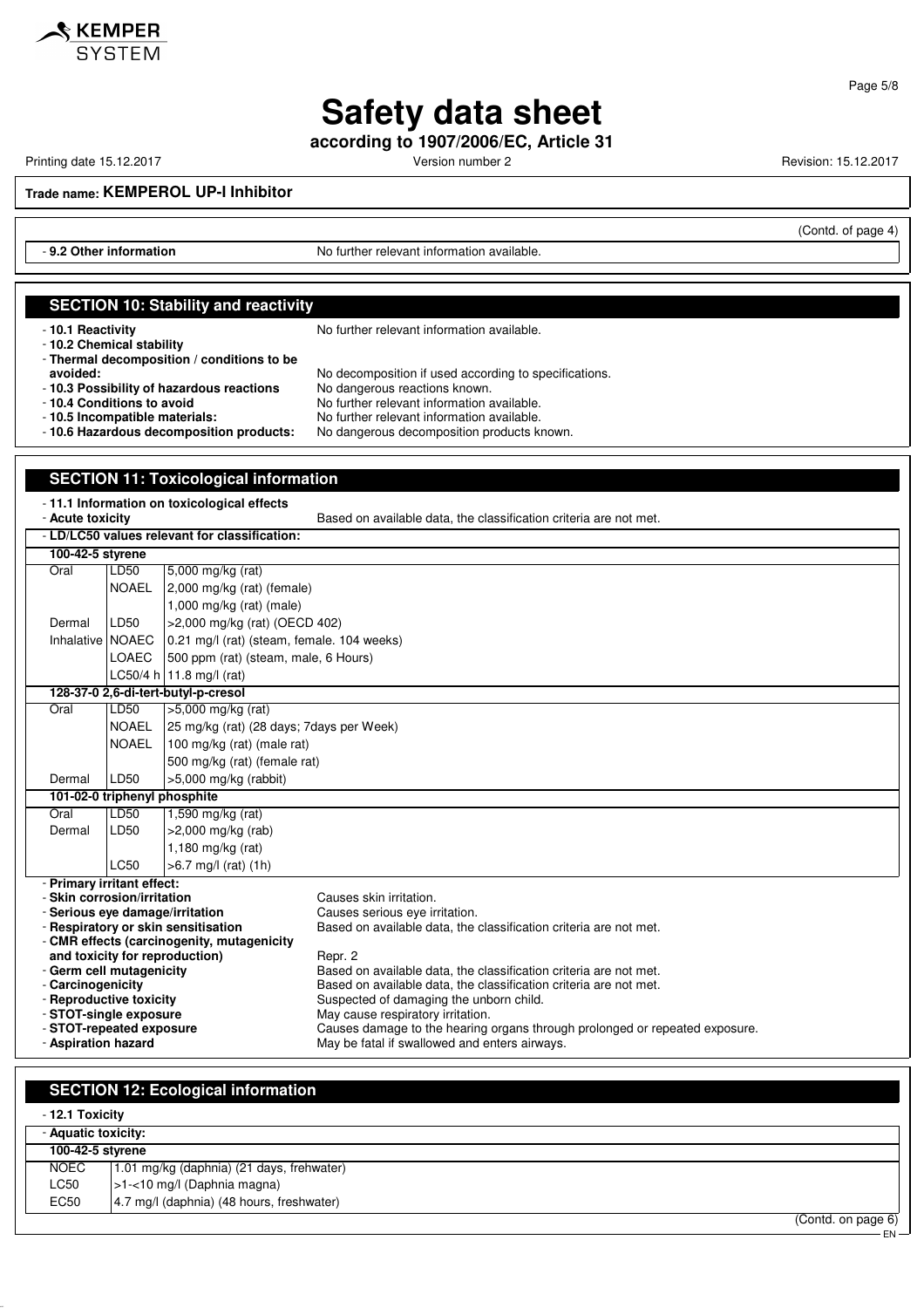

**according to 1907/2006/EC, Article 31**

Printing date 15.12.2017 **Printing date 15.12.2017** Version number 2 Revision: 15.12.2017

**Trade name: KEMPEROL UP-I Inhibitor**

|                                                                                                   |                                                   |                                                                                                                                                                                                                                                                                                                                  | (Contd. of page 5) |
|---------------------------------------------------------------------------------------------------|---------------------------------------------------|----------------------------------------------------------------------------------------------------------------------------------------------------------------------------------------------------------------------------------------------------------------------------------------------------------------------------------|--------------------|
| <b>EC50</b>                                                                                       | 4.9 mg/l (ALGAE) (72 hours, freshwater)           |                                                                                                                                                                                                                                                                                                                                  |                    |
| EC50                                                                                              | >1-<10 mg/l (Daphnia magna)                       |                                                                                                                                                                                                                                                                                                                                  |                    |
| LC50                                                                                              | 10 mg/l (fish) (96 hours, freshwater)             |                                                                                                                                                                                                                                                                                                                                  |                    |
|                                                                                                   | 4.02 mg/l (Pimephales promelas) (96h)             |                                                                                                                                                                                                                                                                                                                                  |                    |
|                                                                                                   | 128-37-0 2,6-di-tert-butyl-p-cresol               |                                                                                                                                                                                                                                                                                                                                  |                    |
| LC <sub>0</sub>                                                                                   | >0.57 mg/l (PISCIS - Fisch) (96h)                 |                                                                                                                                                                                                                                                                                                                                  |                    |
| EC <sub>50</sub>                                                                                  | >10,000 mg/l (Belebtschlamm) (3 Hours)            |                                                                                                                                                                                                                                                                                                                                  |                    |
|                                                                                                   | 0.61 mg/l (Daphnia magna) (48h; OECD 202)         |                                                                                                                                                                                                                                                                                                                                  |                    |
| <b>NOEC</b>                                                                                       | 316 mg/l (Daphnia magna) (21d; chronic; OECD 202) |                                                                                                                                                                                                                                                                                                                                  |                    |
| IC <sub>50</sub>                                                                                  | >0.4 mg/l (ALGAE) (72h)                           |                                                                                                                                                                                                                                                                                                                                  |                    |
| IC50                                                                                              | >0.4 mg/l (DESMODESMUS SUBSPICATUS) (72h; EU C.3) |                                                                                                                                                                                                                                                                                                                                  |                    |
|                                                                                                   | 101-02-0 triphenyl phosphite                      |                                                                                                                                                                                                                                                                                                                                  |                    |
|                                                                                                   | LC50/96 h   1 mg/l (fish)                         |                                                                                                                                                                                                                                                                                                                                  |                    |
| EC <sub>50</sub>                                                                                  | 1 mg/l (daphnia) (48h)                            |                                                                                                                                                                                                                                                                                                                                  |                    |
| FC50                                                                                              | 1 mg/l (ALGAE) (72h)                              |                                                                                                                                                                                                                                                                                                                                  |                    |
|                                                                                                   | -12.2 Persistence and degradability               | No further relevant information available.                                                                                                                                                                                                                                                                                       |                    |
|                                                                                                   | - 12.3 Bioaccumulative potential                  | No further relevant information available.                                                                                                                                                                                                                                                                                       |                    |
|                                                                                                   | - 12.4 Mobility in soil                           | No further relevant information available.                                                                                                                                                                                                                                                                                       |                    |
| - Remark:                                                                                         | - Ecotoxical effects:                             | Toxic for fish                                                                                                                                                                                                                                                                                                                   |                    |
|                                                                                                   | - Additional ecological information:              |                                                                                                                                                                                                                                                                                                                                  |                    |
| - General notes:                                                                                  |                                                   | Water hazard class 2 (German Regulation) (Self-assessment): hazardous for water<br>Do not allow product to reach ground water, water course or sewage system.<br>Danger to drinking water if even small quantities leak into the ground.<br>Also poisonous for fish and plankton in water bodies.<br>Toxic for aquatic organisms |                    |
| -12.5 Results of PBT and vPvB assessment<br>$-$ PBT:<br>$-$ vPvB:<br>- 12.6 Other adverse effects |                                                   | Not applicable.<br>Not applicable.<br>No further relevant information available.                                                                                                                                                                                                                                                 |                    |

#### **SECTION 13: Disposal considerations**

- **13.1 Waste treatment methods**

|                            | Must not be disposed together with household garbage. Do not allow product to reach sewage system.<br>- Recommendation |  |
|----------------------------|------------------------------------------------------------------------------------------------------------------------|--|
| - European waste cataloque |                                                                                                                        |  |
|                            | 08 04 09* waste adhesives and sealants containing organic solvents or other hazardous substances                       |  |
| 08 04 10                   | waste adhesives and sealants other than those mentioned in 08 04 09                                                    |  |
| - Uncleaned packaging:     |                                                                                                                        |  |
|                            | Disposal must be made according to official regulations.<br>- Recommendation:                                          |  |

| <b>SECTION 14: Transport information</b>                     |                                                                                                                                                                         |
|--------------------------------------------------------------|-------------------------------------------------------------------------------------------------------------------------------------------------------------------------|
| - 14.1 UN-Number<br>- ADR, IMDG, IATA                        | <b>UN1866</b>                                                                                                                                                           |
| - 14.2 UN proper shipping name<br>- ADR<br>- IMDG<br>$-IATA$ | 1866 RESIN SOLUTION, ENVIRONMENTALLY HAZARDOUS<br>RESIN SOLUTION (2,6-di-tert-butyl-p-cresol, triphenyl phosphite), MARINE<br><b>POLLUTANT</b><br><b>RESIN SOLUTION</b> |
| - 14.3 Transport hazard class(es)                            |                                                                                                                                                                         |
| - ADR<br>v<br>72                                             |                                                                                                                                                                         |
| - Class                                                      | 3 (F1) Flammable liquids.                                                                                                                                               |
|                                                              | (Contd. on page 7)                                                                                                                                                      |

EN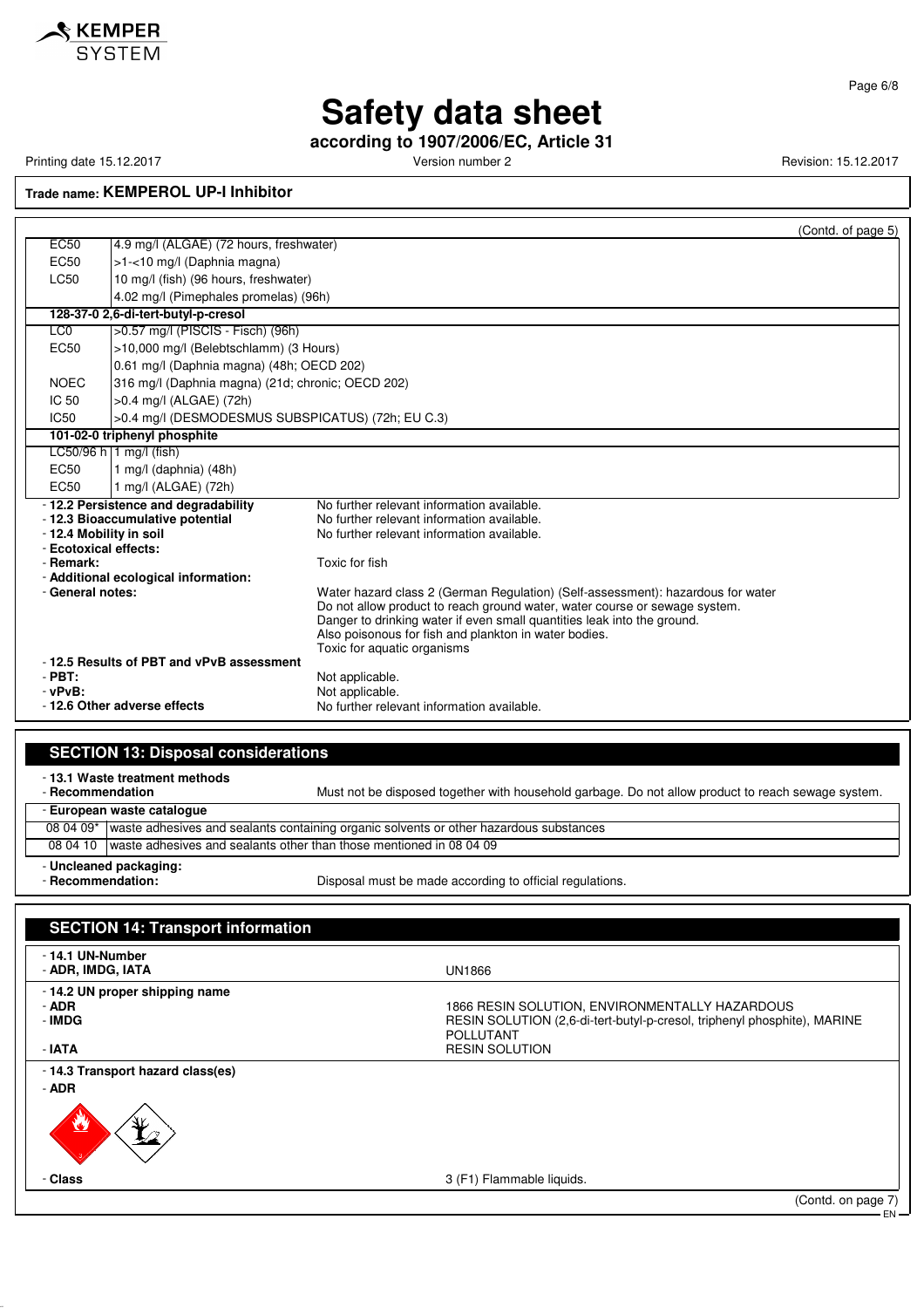

Page 7/8

# **Safety data sheet**

**according to 1907/2006/EC, Article 31**

Printing date 15.12.2017 **Printing date 15.12.2017** Version number 2 Revision: 15.12.2017

### **Trade name: KEMPEROL UP-I Inhibitor**

|                                                                              | (Contd. of page 6)                                                          |
|------------------------------------------------------------------------------|-----------------------------------------------------------------------------|
| - Label                                                                      | 3                                                                           |
| - IMDG                                                                       |                                                                             |
| - Class                                                                      | 3 Flammable liquids.                                                        |
| - Label                                                                      | 3                                                                           |
| - IATA                                                                       |                                                                             |
| - Class                                                                      | 3 Flammable liquids.                                                        |
| - Label                                                                      | 3                                                                           |
| - 14.4 Packing group<br>- ADR, IMDG, IATA                                    | $\mathbf{III}$                                                              |
| - 14.5 Environmental hazards:                                                | Product contains environmentally hazardous substances: 2,6-di-tert-butyl-p- |
| - Marine pollutant:<br>- Special marking (ADR):                              | cresol<br>Yes<br>Symbol (fish and tree)<br>Symbol (fish and tree)           |
| - 14.6 Special precautions for user                                          |                                                                             |
| - Danger code (Kemler):                                                      | Warning: Flammable liquids.<br>30                                           |
| - EMS Number:                                                                | $F-E, S-E$                                                                  |
| - Stowage Category                                                           | A                                                                           |
| - 14.7 Transport in bulk according to Annex II of Marpol and the IBC<br>Code |                                                                             |
|                                                                              | Not applicable.                                                             |
| - Transport/Additional information:                                          |                                                                             |
| - ADR<br>- Limited quantities (LQ)                                           | 5L                                                                          |
| - Excepted quantities (EQ)                                                   | Code: E1                                                                    |
|                                                                              | Maximum net quantity per inner packaging: 30 ml                             |
|                                                                              | Maximum net quantity per outer packaging: 1000 ml                           |
| - Transport category<br>- Tunnel restriction code                            | 3<br>D/E                                                                    |
| - IMDG                                                                       |                                                                             |
| - Limited quantities (LQ)                                                    | 5L                                                                          |
| - Excepted quantities (EQ)                                                   | Code: E1                                                                    |
|                                                                              | Maximum net quantity per inner packaging: 30 ml                             |
|                                                                              | Maximum net quantity per outer packaging: 1000 ml                           |
| - UN "Model Regulation":                                                     | UN 1866 RESIN SOLUTION, 3, III, ENVIRONMENTALLY HAZARDOUS                   |

#### **SECTION 15: Regulatory information**

- **15.1 Safety, health and environmental regulations/legislation specific for the substance or mixture**

| - Directive 2012/18/EU                 |                                                                                                                                                                                                                                        |        |  |
|----------------------------------------|----------------------------------------------------------------------------------------------------------------------------------------------------------------------------------------------------------------------------------------|--------|--|
| - Named dangerous substances - ANNEX I | None of the ingredients is listed.                                                                                                                                                                                                     |        |  |
| - Seveso category                      | E2 Hazardous to the Aquatic Environment<br><b>P5c FLAMMABLE LIQUIDS</b>                                                                                                                                                                |        |  |
| - Qualifying quantity (tonnes) for the |                                                                                                                                                                                                                                        |        |  |
| application of lower-tier requirements | 200t                                                                                                                                                                                                                                   |        |  |
| - Qualifying quantity (tonnes) for the |                                                                                                                                                                                                                                        |        |  |
| application of upper-tier requirements | 500 t                                                                                                                                                                                                                                  |        |  |
| - REGULATION (EC) No 1907/2006 ANNEX   |                                                                                                                                                                                                                                        |        |  |
| XVII                                   | Conditions of restriction: 3                                                                                                                                                                                                           |        |  |
| - National regulations:                |                                                                                                                                                                                                                                        |        |  |
| - Information about limitation of use: | Employment restrictions concerning juveniles must be observed.<br>Employment restrictions concerning pregnant and lactating women must be observed.<br>Employment restrictions concerning women of child-bearing age must be observed. |        |  |
|                                        |                                                                                                                                                                                                                                        | $\sim$ |  |